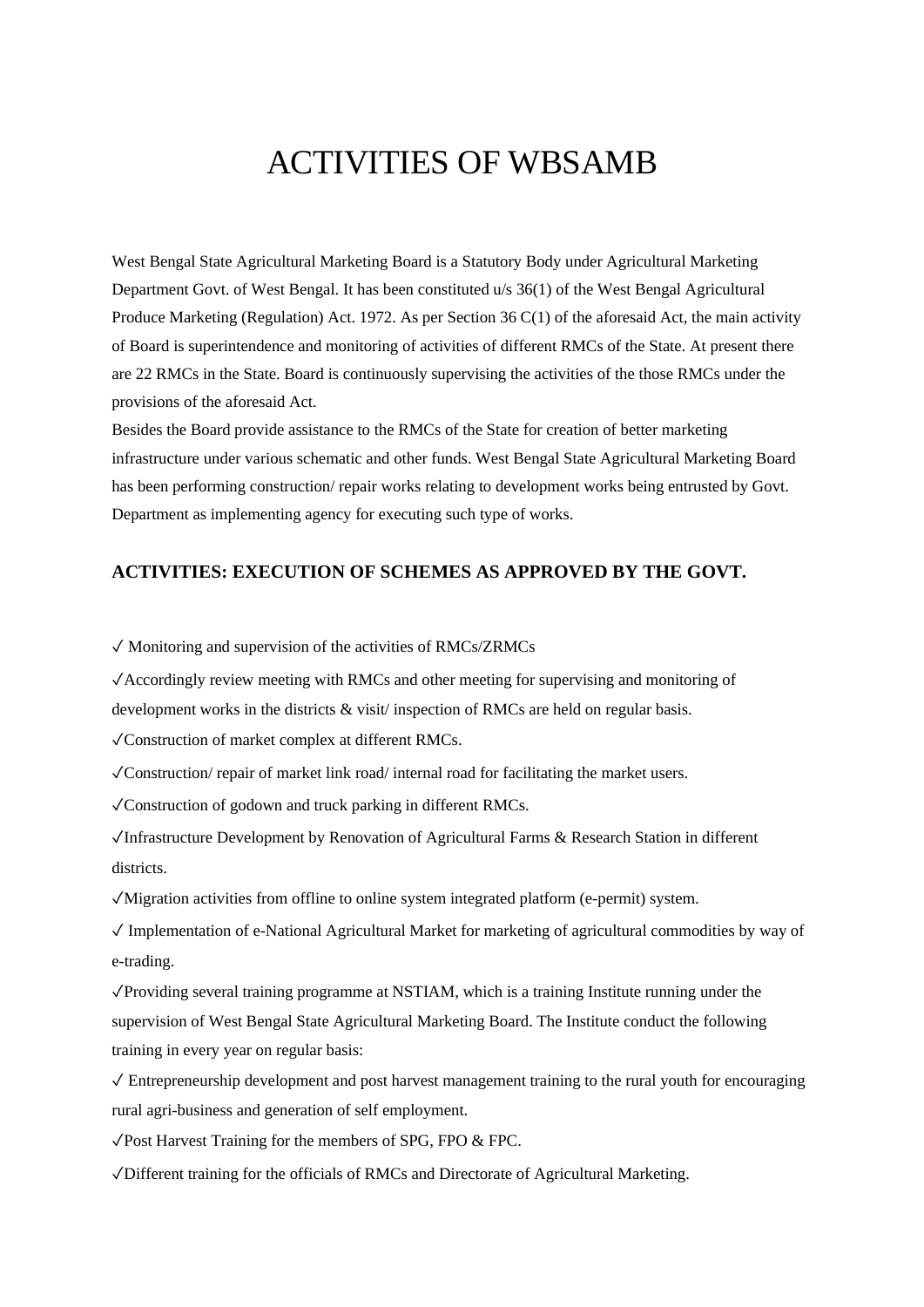# ACHIEVEMENTS OF WBSAMB

## **PRESENT ACTIVITIES WITH PROGRESS:**

 $\sqrt{\ }$  The main activity of Board is superintendence and monitoring of different activities of all Regulated Market Committees (RMCs) of the State. At present there are 22 RMCs in the State, Board is continuously supervising the activities of those RMCs under the provisions of West Bengal Agricultural Produce Marketing (Regulation) Act, 1972.

 $\sqrt{\ }$  The Board as per guideline of the Agricultural Marketing Department provides assistance to the RMCs of theState for creation of better marketing infrastructure. Besides, the Board is executing construction/repair/renovation of market link road, development of market infrastructure being entrusted by Agricultural Marketing Department as Administrative Department and other Departments like Agriculture Department, Animal Resource Development as implementing agency for executing such type of works..

 $\sqrt{\frac{1}{10}}$  During the last three financial years, the Board has taken up nearly 500 schemes for construction of market link roads, auction platforms, godowns, stalls, internal road, shop cum godown, boundary wall, electrification, sewerage, truck parking area, approach road, open platform etc. with a total cost involvement of Rs. 350.00 Crore (Approx) under Core Sector Budget, RKVY, RIDF.

 $\sqrt{\frac{1}{2}}$  Being entrusted by Agriculture Department the Board, has taken up "Infrastructure Development by Renovation of Agricultural Farms & Research Station at 20 sites under RIDF-XXI". Cost involvement of the works is Rs. 173.62 Crore. Works are almost completed.

All the above mentioned works are being implemented by this organization after observance of e-Tender formalities and norms and guidelines of Finance Department, Government of West Bengal.

 $\sqrt{\frac{1}{10}}$  Best efforts are being given the Board to make 186 Krishak Bazars (executed value of which is approximately is Rs. 1100.00 crore functional with market sitting and/or paddy procurement or by alternative arrangement viz. activities of self help group & shifting of Government offices in Krishak Bazar etc.

 $\checkmark$  Another remarkable scheme 'Migration activities from offline to online system integrated platform (epermit) system' which was launched on 1st September, 2018.

Different PM Yard/SM Yard of RMCs including offices are connected through online using this system.Now-a-days RMCs are collecting market fees, issuing licenses, renews licenses using this system.

 $\sqrt{\ }$  Implementation of e-NAM project in 18 Agri Markets in West Bengal.

✓ WBSAMB has set up Dinhata Krishi Hospital at Dinhata in the district of Coochbehar.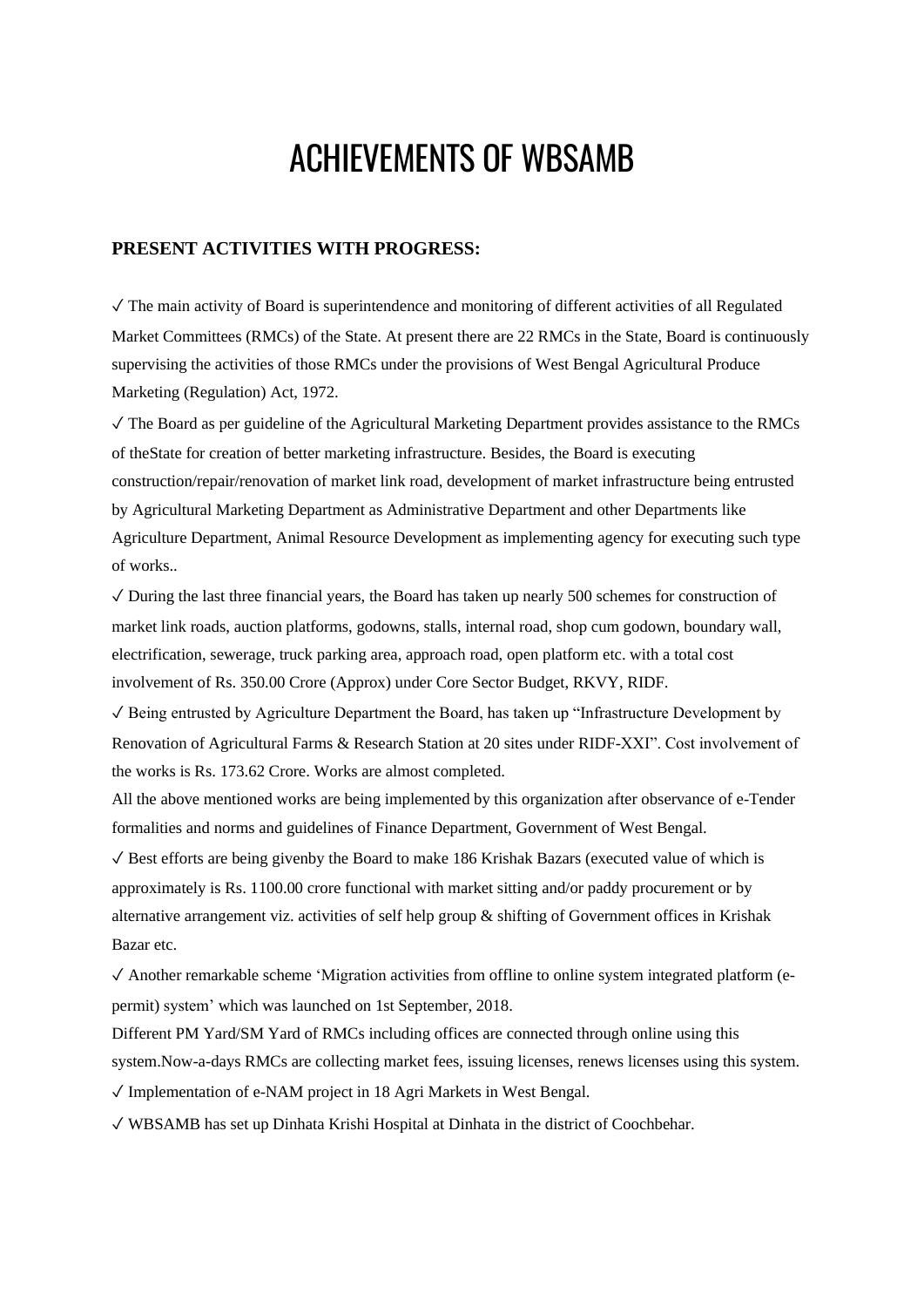#### NEW INITIATIVES

✓ Construction of full fledged Green Chilli Market at Paniparul, Egra in the district of Purba Medinipur comprising sorting, grading unit, packaging area, loading unloading area, truck parking is in full progress. This is the first commodity based market in the State and will help the farmers, stakeholder for which has a huge market outside the State as well as abroad.

✓ Construction of Organic Hat at Rajarhat, near New Town have been taken up for awareness of farming organic vegetables.

 $\sqrt{101}$  markets (SMY/Rural Market) within the RMC areas have been selected for up-gradation into Gramin Agricultural Markets by way of creation of better infrastructure to extend facilities to the stakeholders like water, canteen, toilets and tree cover etc. at an estimated cost around Rs. 300.00 crore.

 $\sqrt{\ }$  NABCON has been entrusted for surveying 164 markets for identifying critical gaps and preparation of database.

 $\sqrt{\frac{1}{1}}$  CII has been awarded the work of survey and assessment for optimizing efficiency and maximizing utilisation of agri-infrastructure at Krishak Bazars in West Bengal. Recommendations have been received and actions are in active consideration. .

| Achievement of Netaji Subhas Training Institute of Agricultural Marketing |                                         |                                 |
|---------------------------------------------------------------------------|-----------------------------------------|---------------------------------|
| #                                                                         | <b>Training Programmes</b>              | Trainees participated (Numbers) |
| 1.                                                                        | Farm family youths                      | 140                             |
| 2.                                                                        | <b>SHGs</b>                             | 169                             |
| 3.                                                                        | Block Level Outreach training programme | 1270                            |
| 4.                                                                        | Ex-trainees                             | 52                              |
| 5.                                                                        | e-NAM                                   | 204                             |
| 6.                                                                        | Computer training to officials          | 172                             |
| 7.                                                                        | Training of trainers                    | 46                              |
| 8.                                                                        | <b>NIAM</b> training                    | 40                              |
| 9.                                                                        | Workshop                                | 248                             |
|                                                                           | TOTAL                                   | 2341                            |

# ✓ **NETAJI SUBHAS TRAINING INSTITUTE OF AGRICULTURAL MARKETING**

#### FUTURE PLAN

 $\sqrt{\frac{1}{2}}$  Facility of drinking water & toilet in all market yards will be provided.

 $\sqrt{36}$  digital large format display units have been procured through GeM portal for publicity, awareness and dissemination on e-NAM operation and will be distributed shortly to e-NAM markets.